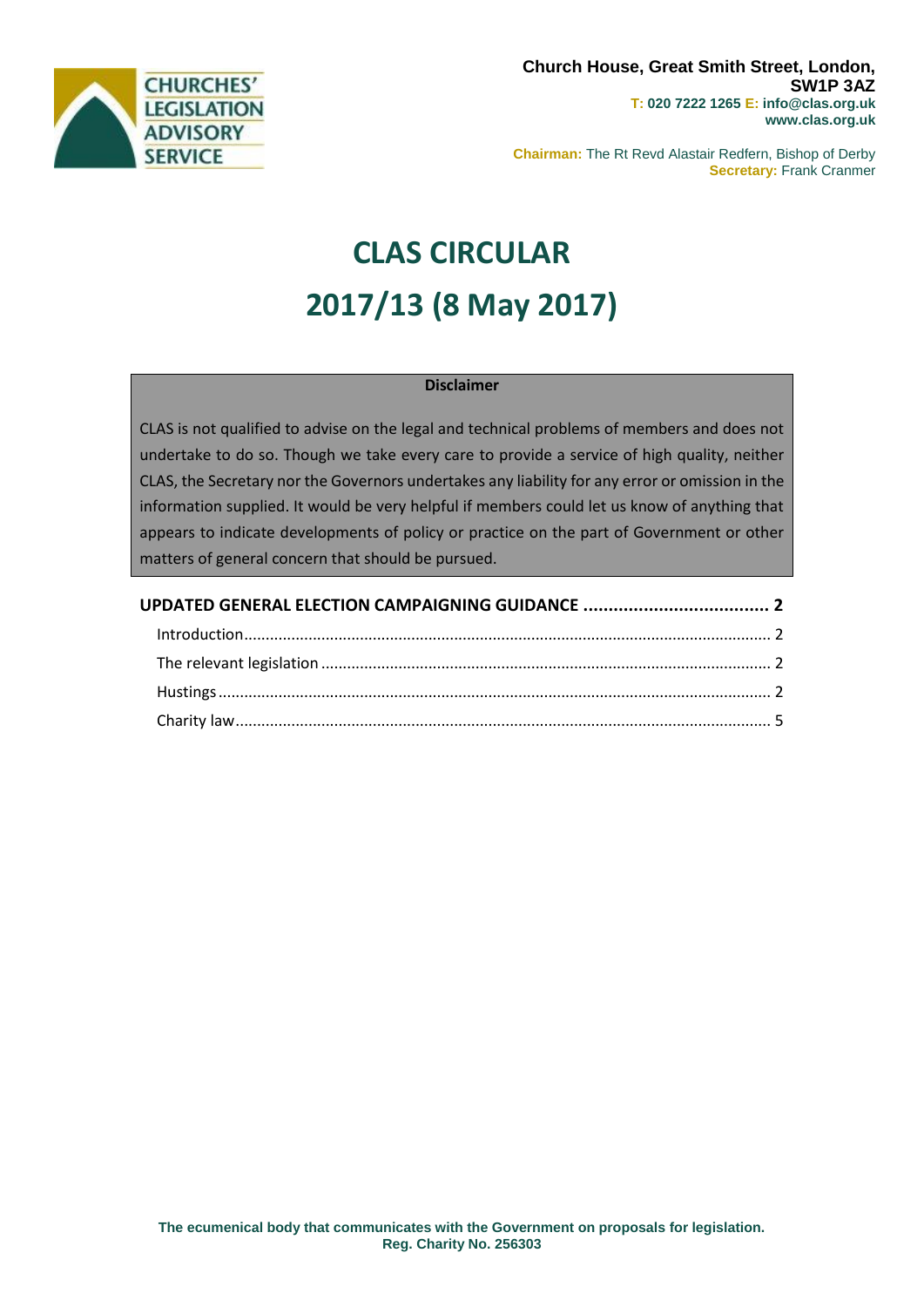# <span id="page-1-0"></span>**UPDATED GENERAL ELECTION CAMPAIGNING GUIDANCE**

**For information**

### <span id="page-1-1"></span>**Introduction**

We included a fairly brief note In Circular 2017/11 on campaigning in advance of the General Election on 8 June; however, we thought it might be helpful to produce a more extended note including links to the material on the Internet posted by the various regulatory bodies and religious organisations. This is it.

# <span id="page-1-2"></span>**The relevant legislation**

Campaigning by charities during elections and referendums is governed by [Part VI \(Controls](http://www.legislation.gov.uk/ukpga/2000/41/part/VI)  [relating to third party national election campaigns\)](http://www.legislation.gov.uk/ukpga/2000/41/part/VI) of the Political Parties, Elections and Referendums Act 2000, which must be read in conjunction with [Part 2 \(Non-party](http://www.legislation.gov.uk/ukpga/2014/4/part/2)  [campaigning etc\)](http://www.legislation.gov.uk/ukpga/2014/4/part/2) of the Transparency of Lobbying, Non-Party Campaigning and Trade Union Administration Act 2014. We have been told that the Quakers are in the process of registering with the Electoral Commission under the legislation.

The Charity Commission for England & Wales has published *Guidance on [Charities, Elections](https://www.gov.uk/government/uploads/system/uploads/attachment_data/file/591355/Charities_Elections_and_Referendums_new.pdf)  [and Referendums](https://www.gov.uk/government/uploads/system/uploads/attachment_data/file/591355/Charities_Elections_and_Referendums_new.pdf)*: similar considerations apply in the other jurisdictions.

#### <span id="page-1-3"></span>**Hustings**

The principal issue for churches is holding hustings that satisfy the terms of the 2000 Act: we covered the issue in previous Circulars, most recently in Circular 2014/17, revised 9 October 2014. The Electoral Commission has posted *[Hustings for elections being held](http://www.electoralcommission.org.uk/__data/assets/pdf_file/0007/105946/sp-hustings-rp-npc-ca.pdf) in 2017*, which the Commission describes as for "non-party campaigners who want to know good practice for holding hustings and when hustings may be regulated." If you propose to hold hustings in advance of the Election, *read the Electoral Commission's guidance* before anything else.

In addition, however, various Church bodies are beginning to put material on the web for their own members' information, and we thought it might be helpful to bring them together:

- Cytûn/Churches Together in Wales published its *Guide to Planning an Election [Hustings Meeting](http://www.cytun.org.uk/etholiad16pdfs/eng-planninghustingsmeeting2016.pdf)* in 2016 - but the rules have not changed and the advice is well worth reading.
- The Evangelical Alliance published *[How to organise election hustings](http://www.christiansinpolitics.org.uk/uploads/PDFs/show%20up/How-to-organise-election-hustings.pdf)* in 2015 but, like Cytûn's guidance, it still remains valid.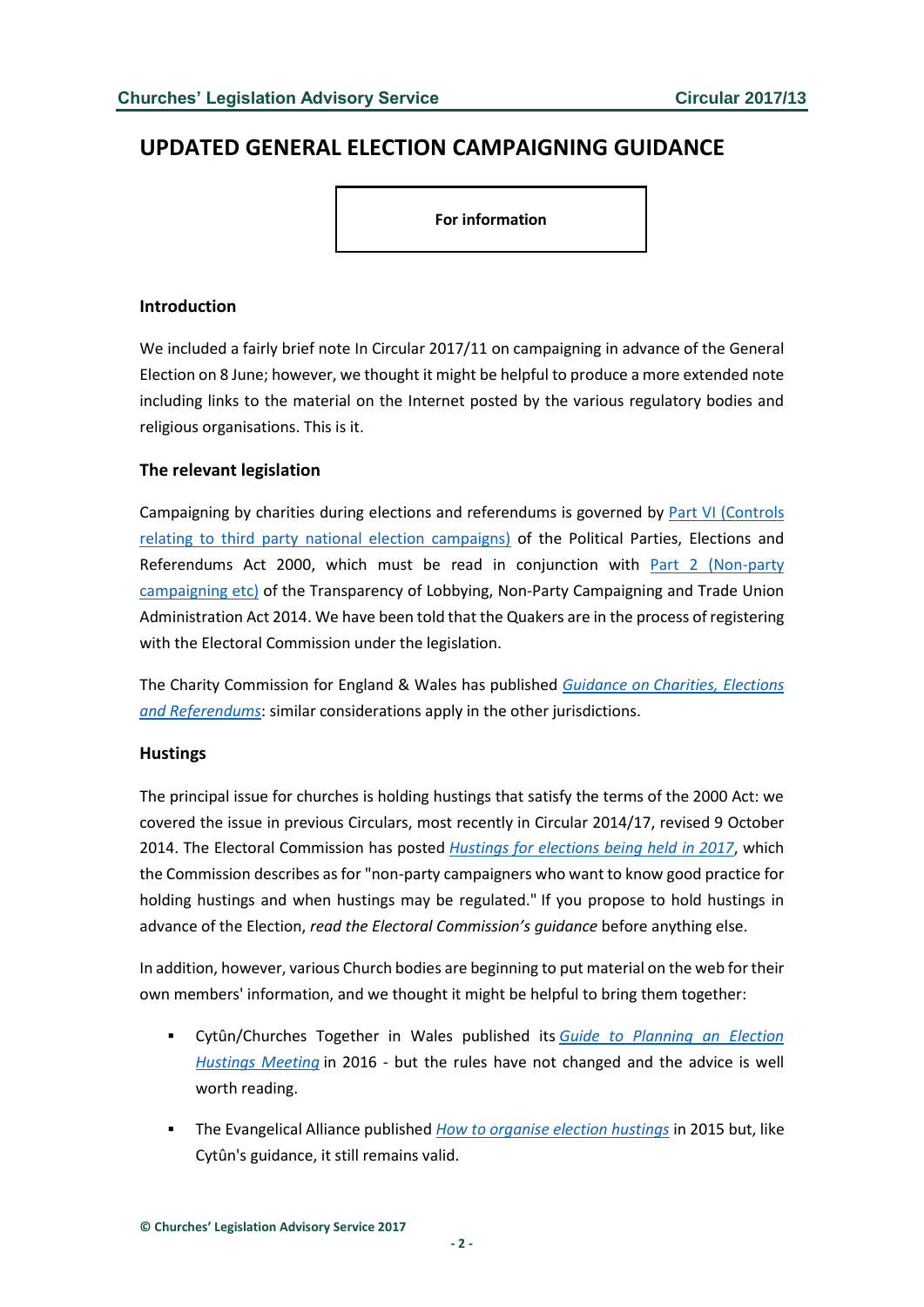- Quakers in Britain has posted an extremely helpful briefing on *[elections and hustings](https://quaker-prod.s3-eu-west-1.amazonaws.com/store/d0d33ea7eb2490ed23dfd49e9cdda701610bef47576fb1fbd025ff7e1d04)* which includes the salutary reminder that "a hustings is an opportunity for voters to hear from the candidates, not to promote any particular point of view. Make sure that all candidates get an equal chance to put their point of view across."
- The Scottish Churches Parliamentary Office published *quidance* in advance of the General Election in 2015.

#### *Chairing*

The person who is to chair the event needs to be scrupulously fair and impartial and should certainly have no connexion with any political party or candidate.

The Chair needs to conduct the meeting firmly and impartially and must be properly briefed about how the event will be run (on such matters as ensuring that each election candidate gets the same speaking-time).

#### *Regulated hustings*

In principle, a church that is holding a regulated hustings should invite every political party or independent candidate. In practice, however, it can decide not to invite particular candidates – but if it does, *it must have a clear objective reason which it is prepared to make public and, if necessary, defend*. Possible reasons are as follows:

- that the individuals not invited are likely to obtain very few votes;
- that those invited are the candidates most likely to win in the constituency;
- that there are a very large number of candidates and it is impracticable to invite all of them;
- that a particular candidate or candidates present a public order risk.

In such a case:

- you should be able to give impartial reasons why you have not invited particular candidates or parties;
- you should be prepared to explain your reasons to candidates or parties that you have not invited;
- you should make sure that the candidates or parties you invite represent a reasonable variety of views from different parts of the political spectrum;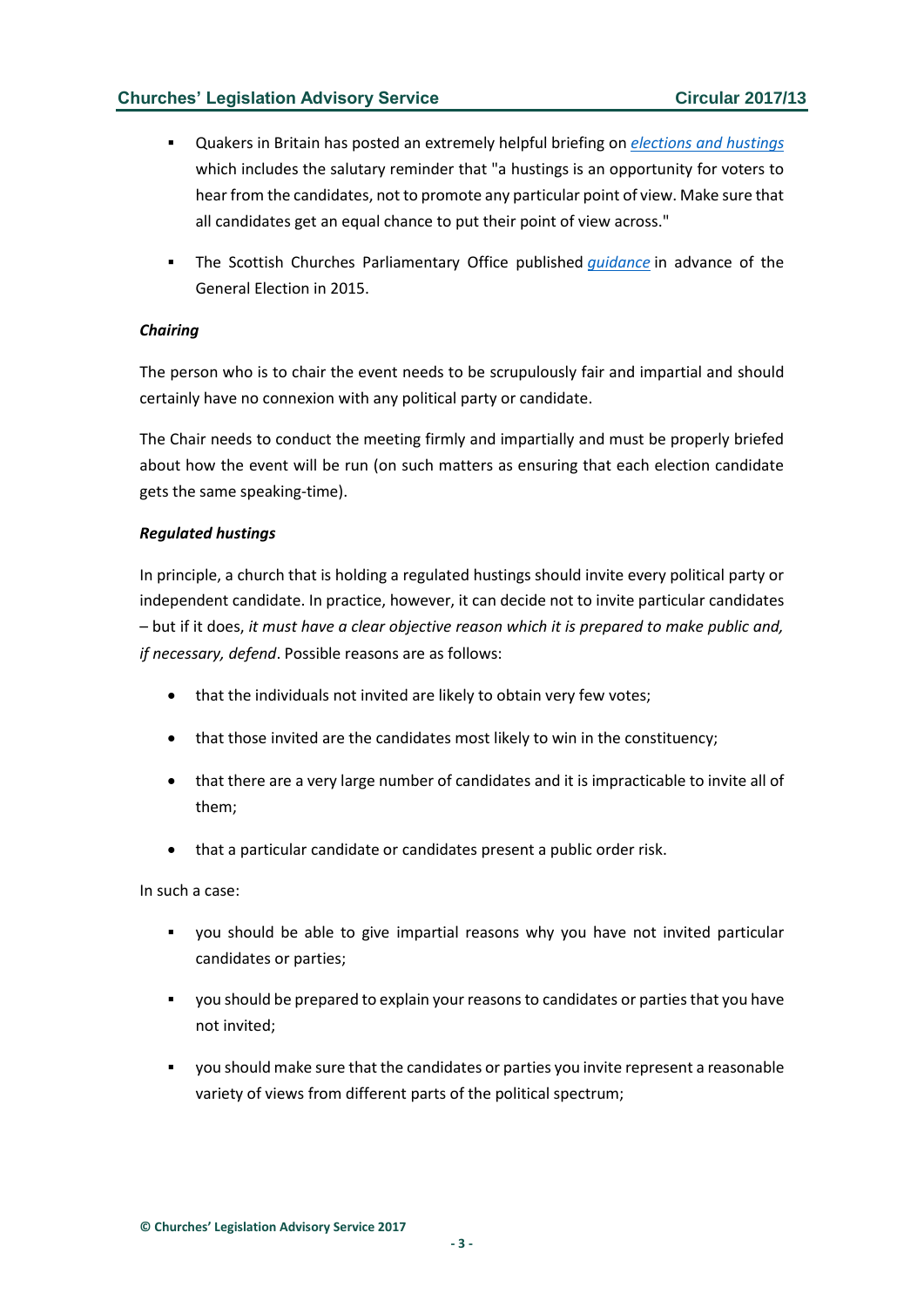- you should give each candidate or party representative attending a fair chance to answer questions and, where appropriate, a reasonable opportunity to respond to points made against them by other candidates or party representative; and
- you should tell the audience at the meeting about any other candidates or parties standing that have not been invited.

If you decide not to invite all candidates, you will need to be able to show that you are not promoting or opposing a particular candidate more than others. *Mere disagreement with the political views of one or other of the parties or candidates (however repulsive) is not a sufficient reason not to invite them to your hustings.* 

Moreover, if you do not invite every political party or independent candidate and you cannot demonstrate what the Electoral Commission judges to be "an objective reason for not doing so", your event may count as a donation towards those parties or candidates who *were*  invited. If the cost is above £50 it would then need to be recorded by the invited candidates as a political donation – *and you would then have fallen foul of charity law because it is axiomatic that charities may not make political donations*.

In short: *before arranging a hustings, think very carefully about whom you are inviting and why*.

#### *Selective hustings*

It is also possible lawfully to hold a selective hustings outside the terms of the regulation, even though the candidates invited are chosen for reasons which are not objective as described by the Electoral Commission, *provided that the cost of such a meeting was less than £50*. However, though such a meeting would fall outside of the PPERA regulation it would not be lawful where, under Charity Commission guidance, the party advocates policies in contravention of the charity's objects. To assess whether a hustings is regulated or not and whether it gives rise to a donation, you therefore need to take into account:

- the cost of the venue (the church itself would not, presumably, be hired to outside organisations – but do you make a letting charge for the church hall?);
- costs of any advertising or flyers;
- staff costs (if any); and
- refreshment costs (if any).

#### *Generally*

We concluded Circular 2014/17 with the statement that the Electoral Commission seemed to unlikely to take a tough approach about breaches that were a genuine oversight and, so far as